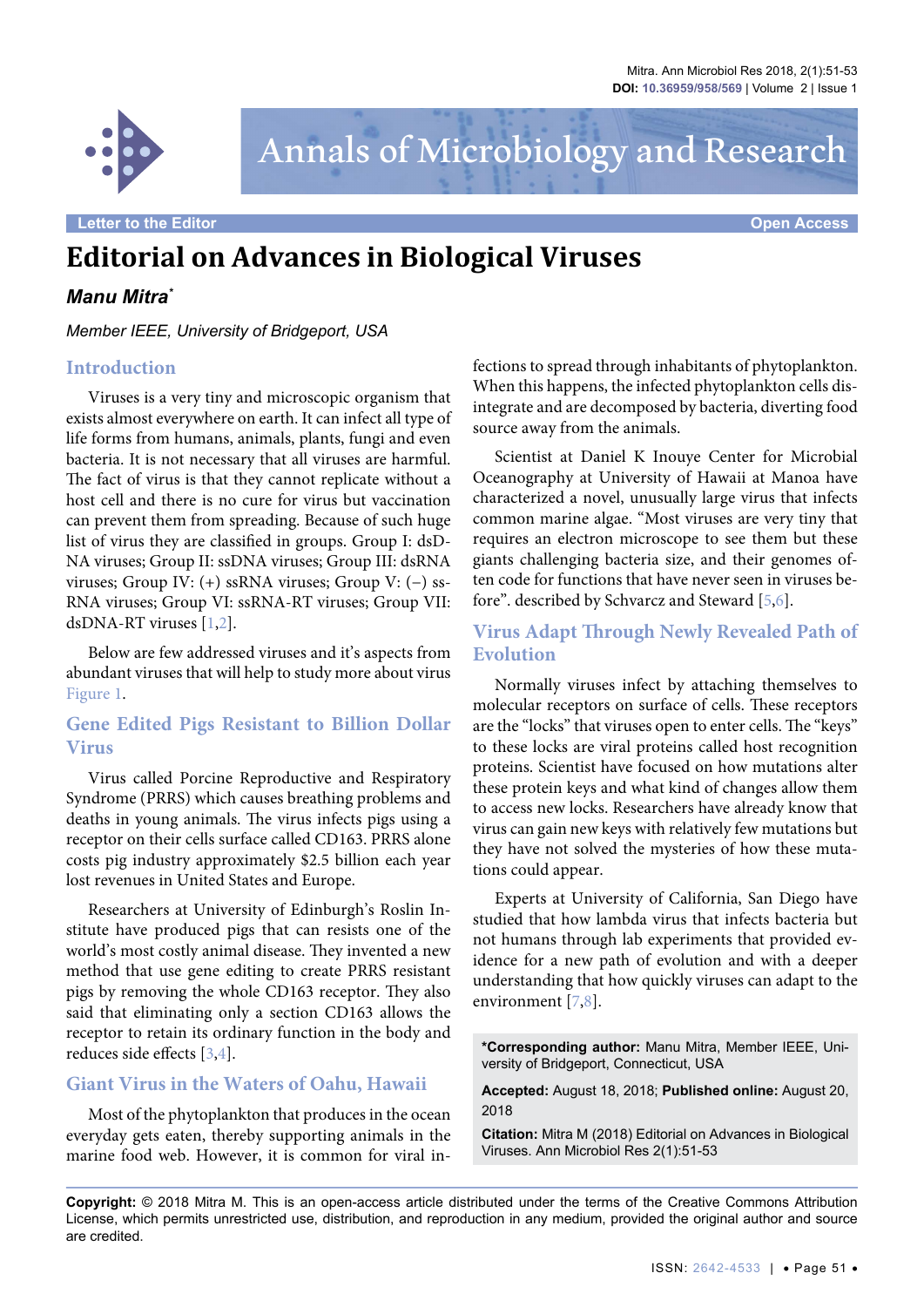<span id="page-1-0"></span>

<span id="page-1-1"></span>